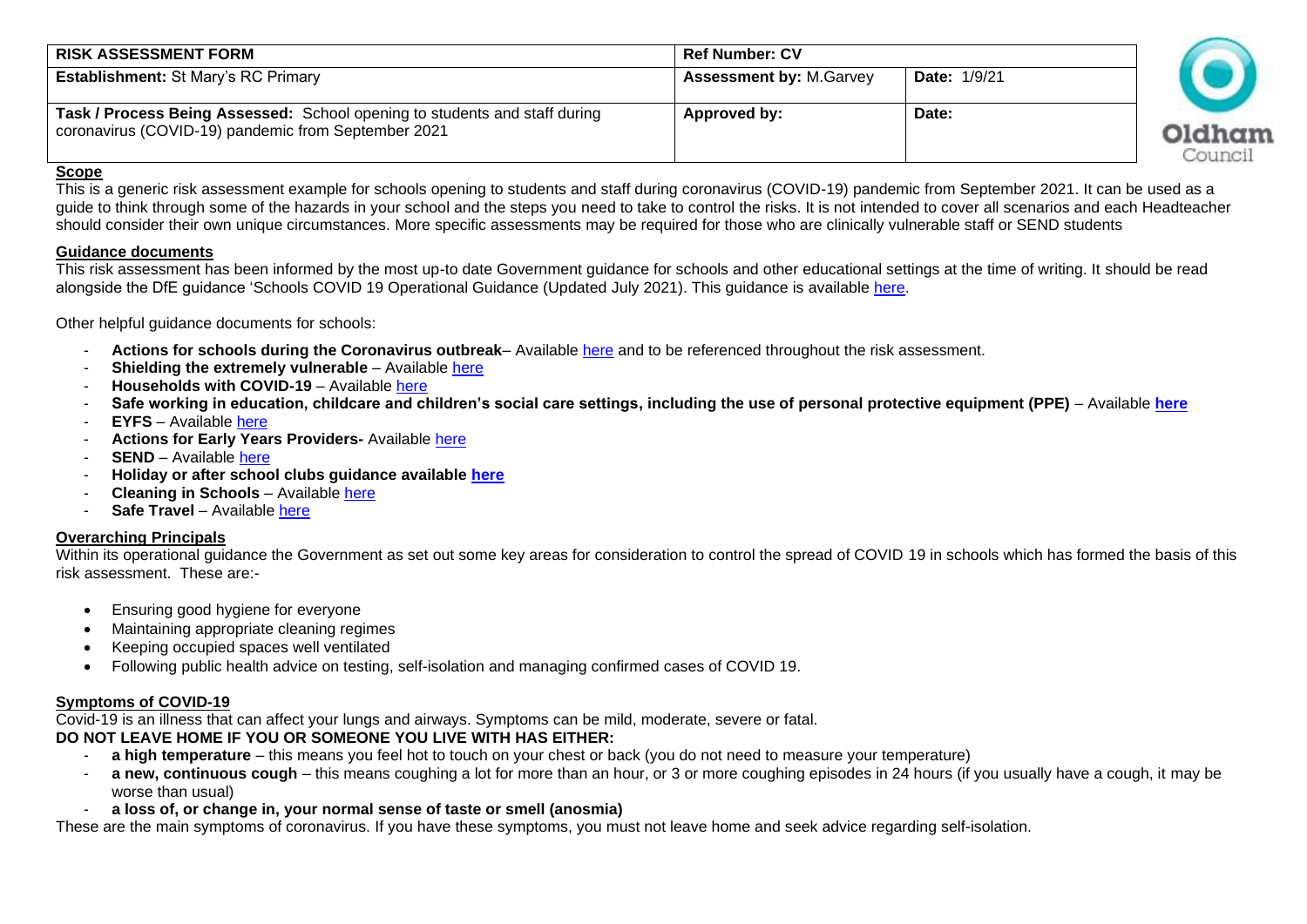## **Risk Assessment**

| What are the<br>hazards to<br>health, safety<br>and the<br>environment?<br>(e.g. heavy box,<br>fuel delivery)                                                       | Who or what<br>might be<br>harmed and<br>how?<br>(e.g. staff,<br>visitors, etc)                                                            | ົດ<br>$\mathbf{I}$<br>$\tilde{\phantom{a}}$<br>Likelihood | ົດ<br>$\mathbf{L}$<br>Severity (1 | ၈<br>$\boldsymbol{\times}$<br>$\overline{\phantom{a}}$<br>Rating<br>Risk | What is already in place?                                                                                                                                                                                                                                                                                                                                                                                                                                                                                                                                                                                                                                                                                                                                                                                                                                                                                                                                                                                                                                                                                                                              | Is there any further action<br>required?                                                                                                                                                                                                                                                                     | <b>Action by</b><br>who?  | <b>Action by</b><br>when? | <b>Date</b><br>complete<br>d |
|---------------------------------------------------------------------------------------------------------------------------------------------------------------------|--------------------------------------------------------------------------------------------------------------------------------------------|-----------------------------------------------------------|-----------------------------------|--------------------------------------------------------------------------|--------------------------------------------------------------------------------------------------------------------------------------------------------------------------------------------------------------------------------------------------------------------------------------------------------------------------------------------------------------------------------------------------------------------------------------------------------------------------------------------------------------------------------------------------------------------------------------------------------------------------------------------------------------------------------------------------------------------------------------------------------------------------------------------------------------------------------------------------------------------------------------------------------------------------------------------------------------------------------------------------------------------------------------------------------------------------------------------------------------------------------------------------------|--------------------------------------------------------------------------------------------------------------------------------------------------------------------------------------------------------------------------------------------------------------------------------------------------------------|---------------------------|---------------------------|------------------------------|
| Getting or<br>spreading<br>COVID 19 by not<br>following public<br>health advice on<br>testing, self-<br>isolation and<br>managing<br>confirmed cases<br>of COVID 19 | Staff/Vulnera<br>ble staff<br>pupils and<br>visitors may<br>become<br>infected and<br>suffer ill<br>health from<br>exposure to<br>COVID-19 | 3                                                         | 3                                 | 9                                                                        | Extra consideration given to people at higher<br>risk and to workers facing mental and<br>physical health difficulties. Those who are<br>clinically extremely vulnerable are no longer<br>advised to shield however school will<br>continue to support these workers by<br>discussing with them their individual needs<br>and supporting them in taking any additional<br>precautions advised by their clinicians.<br>Individual discussions and risk assessments<br>to be completed for vulnerable staff.<br>Pupils, staff and other adults to follow public<br>health advice on when to self-isolate and<br>what to do. They will not come into school if<br>they have symptoms, have had a positive<br>test result or other reasons requiring them to<br>stay at home due to the risk of them passing<br>on COVID-19 (for example, they are<br>required to quarantine)<br>Any staff member developing coronavirus<br>symptoms, however mild, are advised to not<br>come to school and remain at home until<br>they have received the results of a test.<br>Where testing positive, staff to follow latest<br>government guidance on self-isolation. | Discuss concerns with<br>vulnerable members of staff<br>and review how they are<br>deployed to enable them to<br>work as safely as possible<br>Advice for those who are<br>vulnerable, including pregnant<br>women available here and<br>here<br>HSE guidance on protecting<br>vulnerable workers found here | Headteacher<br><b>SBM</b> | 3/9/21                    |                              |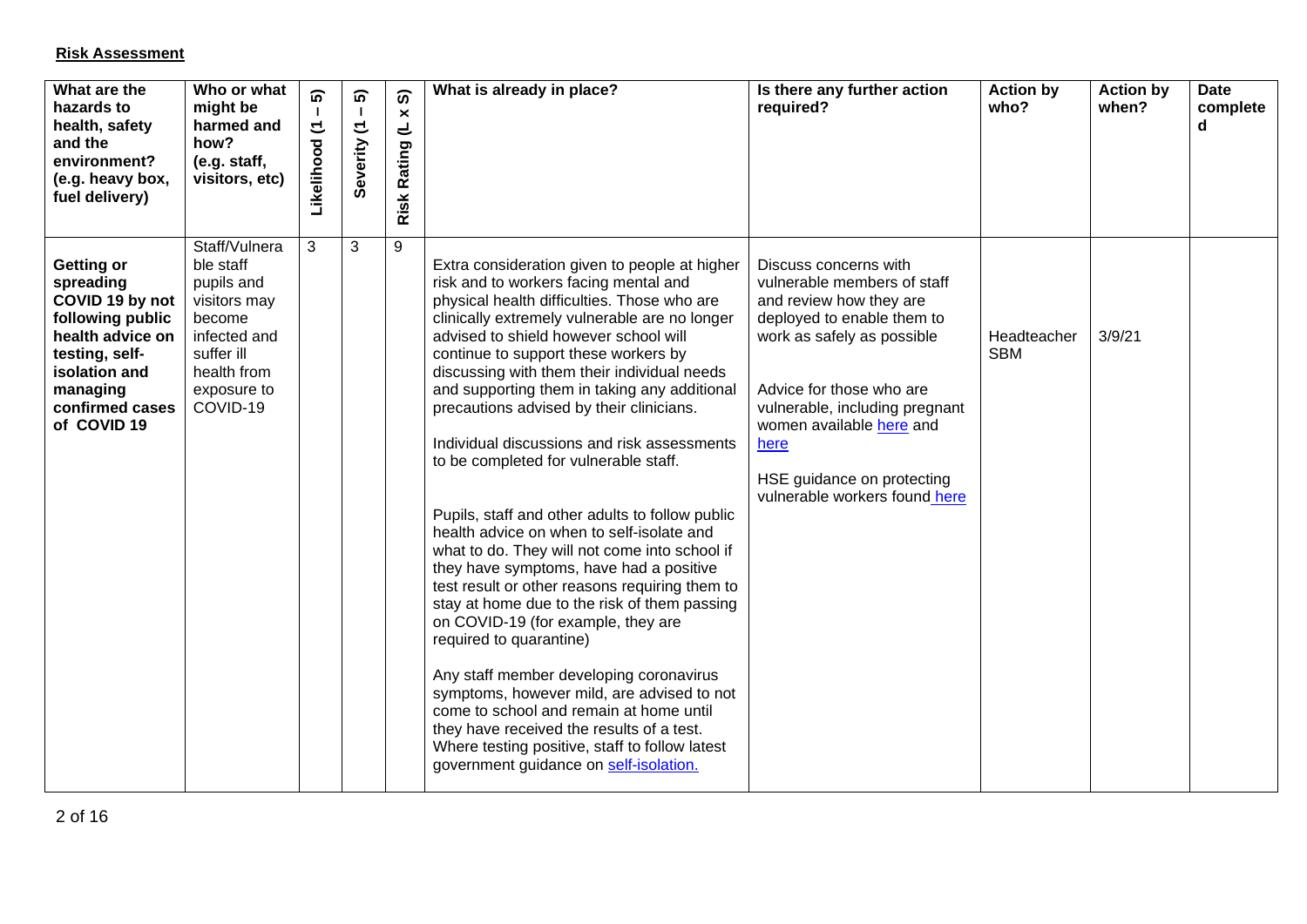|  |  | Staff/visitors developing a new continual<br>cough or a high temperature whilst at school<br>or a loss/change in sense of smell/ taste<br>must be sent home and advised to book a<br>test and follow the guidance here.<br>Those who live in the same household as<br>someone with COVID-19 symptoms, or with<br>someone who has tested positive for<br>COVID-19 to follow guidance here                                                                                                                                                                                                                                                                                                                                                        |                                                                                                                                                                                |                                                  |            |  |
|--|--|-------------------------------------------------------------------------------------------------------------------------------------------------------------------------------------------------------------------------------------------------------------------------------------------------------------------------------------------------------------------------------------------------------------------------------------------------------------------------------------------------------------------------------------------------------------------------------------------------------------------------------------------------------------------------------------------------------------------------------------------------|--------------------------------------------------------------------------------------------------------------------------------------------------------------------------------|--------------------------------------------------|------------|--|
|  |  | Pupils<br>All CEV pupils and students will attend their<br>education setting unless they are one of the<br>very small number of children and young<br>people under paediatric or other specialist<br>care who have been advised by their<br>clinician or other specialist not to attend<br>Any child developing coronavirus symptoms<br>will be sent home or parents/carers asked to<br>collect them (avoiding public transport where<br>possible) Parents will be advised to book a<br>test for the child and follow public health<br>advice.                                                                                                                                                                                                  | Discuss concerns with<br>vulnerable pupils and parents /<br>guardians and communicate<br>school COVID secure controls<br>to provide assurance<br>transmission risk is lowered. | Head<br>Teacher/<br>Family<br>Liaison<br>Officer | w/c 6/9/21 |  |
|  |  | If a Child needs to be sent home after<br>exhibiting symptoms, they will be asked to<br>wait in in a separate room where possible,<br>where they can be isolated behind a closed<br>door, depending on their age and needs with<br>adult supervision. Windows in the room will<br>be opened for ventilation. Where this is not<br>possible the child will be taken to any area<br>where they can remain 2m apart from<br>others. Such individuals will be monitored by<br>a member of staff. If a child needs to use<br>the bathroom whilst waiting to be collected,<br>they will use a separate bathroom if<br>possible. This bathroom will be cleaned and<br>disinfected with standard cleaning products<br>before being used by anyone else. | Identify quarantine room for<br>young people and identify toilet<br>arrangements                                                                                               |                                                  |            |  |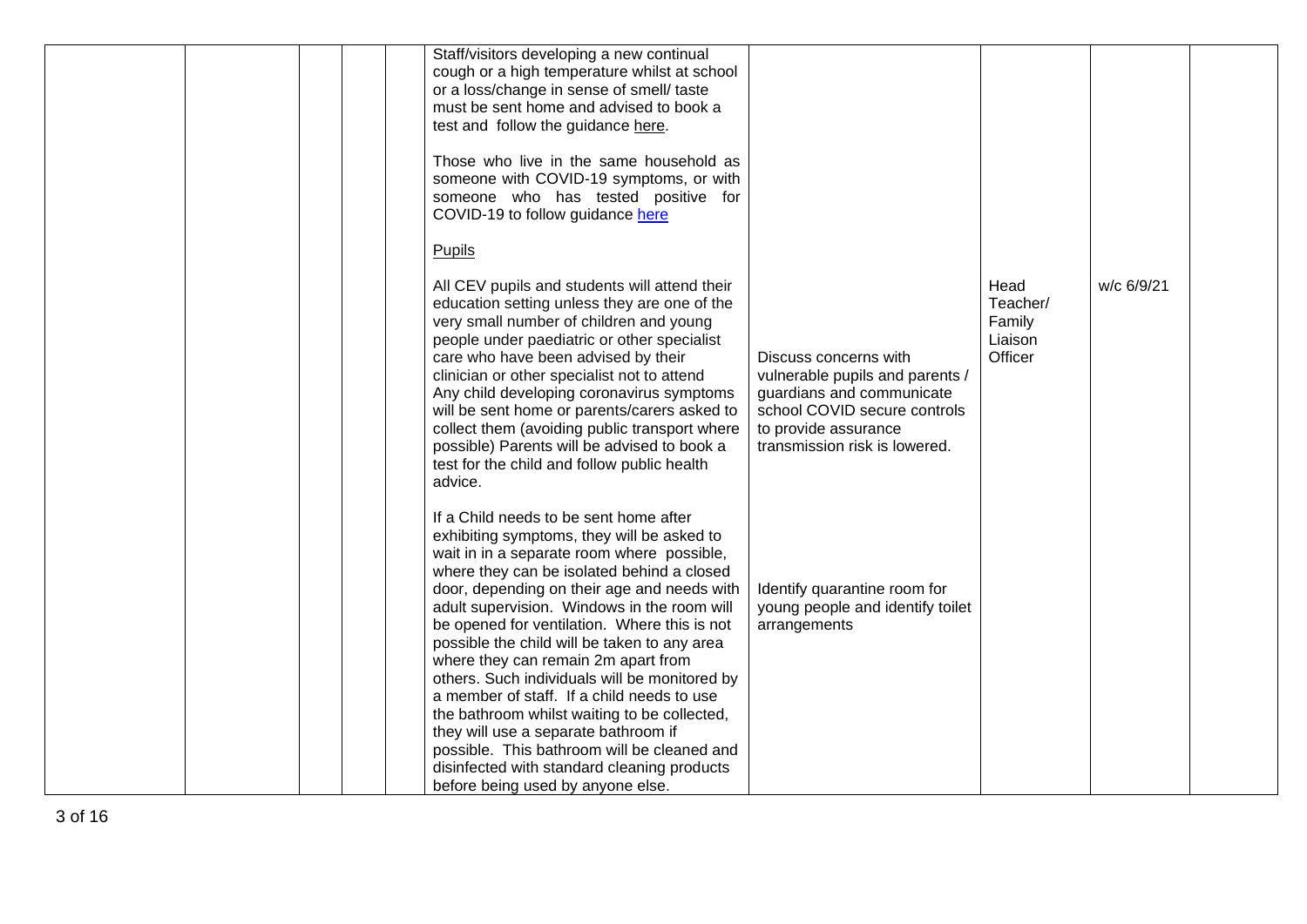|  |  | PPE to be worn by staff caring for the child<br>while they await collection if a distance of 2<br>metres cannot be maintained (such as for a<br>very young child or a child with complex<br>needs). PPE guidance found here will be<br>followed<br>After use, the quarantine room will be<br>cleaned by cleaning or site staff using<br>normal proprietary cleaning products and<br>recommended PPE in line with cleaning<br>guidance found here.<br>If a member of staff has helped someone<br>with symptoms, they do not need to go<br>home unless they develop symptoms<br>themselves (and in which case, a test will<br>take place) or the child subsequently tests<br>positive and the staff member is contacted<br>by test and trace. Member of staff will wash<br>their hands thoroughly for 20 seconds after<br>any contact with someone who is unwell.<br>Cleaning the affected area with normal<br>household disinfectant after someone with<br>symptoms has left will reduce the risk of<br>passing the infection on to other people.<br>Where a child, young person or staff<br>member tests positive, school to send 'warn<br>and inform' letter to possible close contacts<br>Testing |                 |        |  |
|--|--|-----------------------------------------------------------------------------------------------------------------------------------------------------------------------------------------------------------------------------------------------------------------------------------------------------------------------------------------------------------------------------------------------------------------------------------------------------------------------------------------------------------------------------------------------------------------------------------------------------------------------------------------------------------------------------------------------------------------------------------------------------------------------------------------------------------------------------------------------------------------------------------------------------------------------------------------------------------------------------------------------------------------------------------------------------------------------------------------------------------------------------------------------------------------------------------------------------|-----------------|--------|--|
|  |  | Asymptomatic testing advised for all staff<br>whenever they are on site (at least until<br>government review at the end of September)<br>Small ATS site to remain on site until further<br>notice                                                                                                                                                                                                                                                                                                                                                                                                                                                                                                                                                                                                                                                                                                                                                                                                                                                                                                                                                                                                   | Head<br>Teacher | 2/9/21 |  |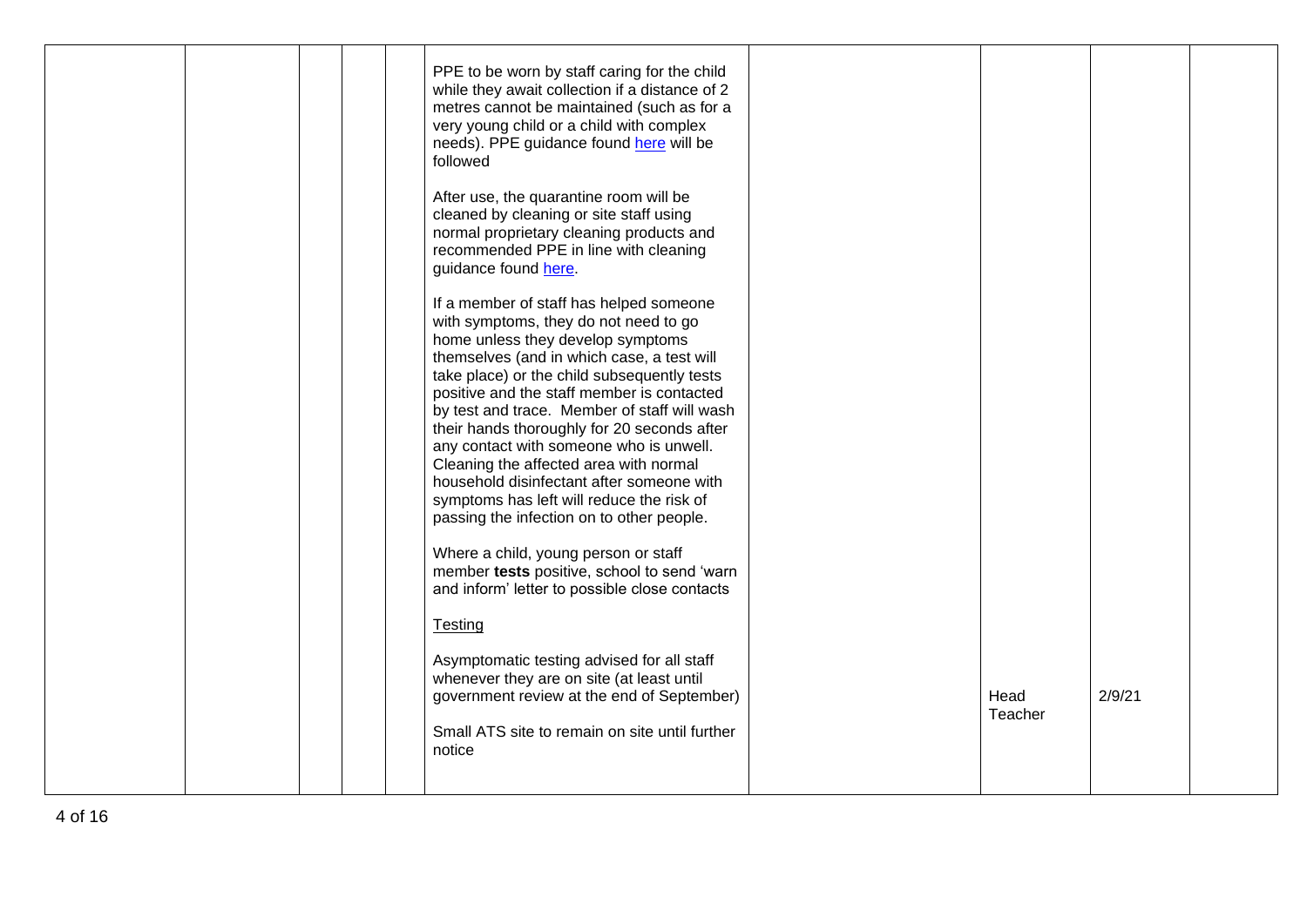| <b>Hand Washing</b><br>Inadequate hand<br>washing facilities<br>and regimes | All building<br>users<br>including<br>staff,<br>pupils,<br>visitors,<br>cleaners,                                                 | 3 | 3 | 9 | Sufficient handwashing facilities are<br>available throughout school. Where a sink is<br>not nearby, hand sanitiser provided in<br>classrooms and other learning environments<br>Hand sanitiser only used where sinks are<br>not available.                                                                                                                                                                                                                                                                                                                                                                          | Ensure all sinks have<br>necessary stock & restock as<br>required.<br>Sanitise sinks regularly with<br>appropriate cleaning chemicals | Site Manager                    | Sept 21 | Ongoing |
|-----------------------------------------------------------------------------|-----------------------------------------------------------------------------------------------------------------------------------|---|---|---|----------------------------------------------------------------------------------------------------------------------------------------------------------------------------------------------------------------------------------------------------------------------------------------------------------------------------------------------------------------------------------------------------------------------------------------------------------------------------------------------------------------------------------------------------------------------------------------------------------------------|---------------------------------------------------------------------------------------------------------------------------------------|---------------------------------|---------|---------|
|                                                                             | contractors,<br>and<br>vulnerable<br>groups may<br>become<br>infected and<br>suffer ill<br>health from<br>exposure to<br>COVID-19 |   |   |   | Hand sanitisers only be used under close<br>supervision for younger children -. Small<br>children and pupils with complex needs will<br>continue to be helped to clean their hands<br>properly. Skin friendly skin cleaning wipes<br>can be used as an alternative<br>All school building users reminded to<br>frequently wash their hands with soap and<br>water for 20 seconds and dry thoroughly.<br>This includes including before leaving home,<br>on arrival at the premises and before and<br>after:<br>eating/drinking<br>$\sim$<br>coughing or sneezing<br>using the toilet<br>handling cleaning chemicals. | Ensure all attending<br>understand how to wash<br>hands correctly - refresh<br>guidance found here                                    | CT/TAs<br>Midday<br>Supervisors | Sept 21 | Ongoing |
|                                                                             |                                                                                                                                   |   |   |   | Hand washing and hygiene routines built<br>into school culture, supported by behaviour<br>expectations and helping ensure younger<br>children and those with complex needs<br>understand the need to follow them<br>Help will be provided to children and young<br>people who have trouble cleaning their<br>hands independently.<br>Hand washing guidance found here<br>circulated amongst all staff / pupils.<br>Hygiene stations at locations through the<br>school with instructions on their use                                                                                                                | Poster around the school as<br>appropriate.                                                                                           |                                 |         |         |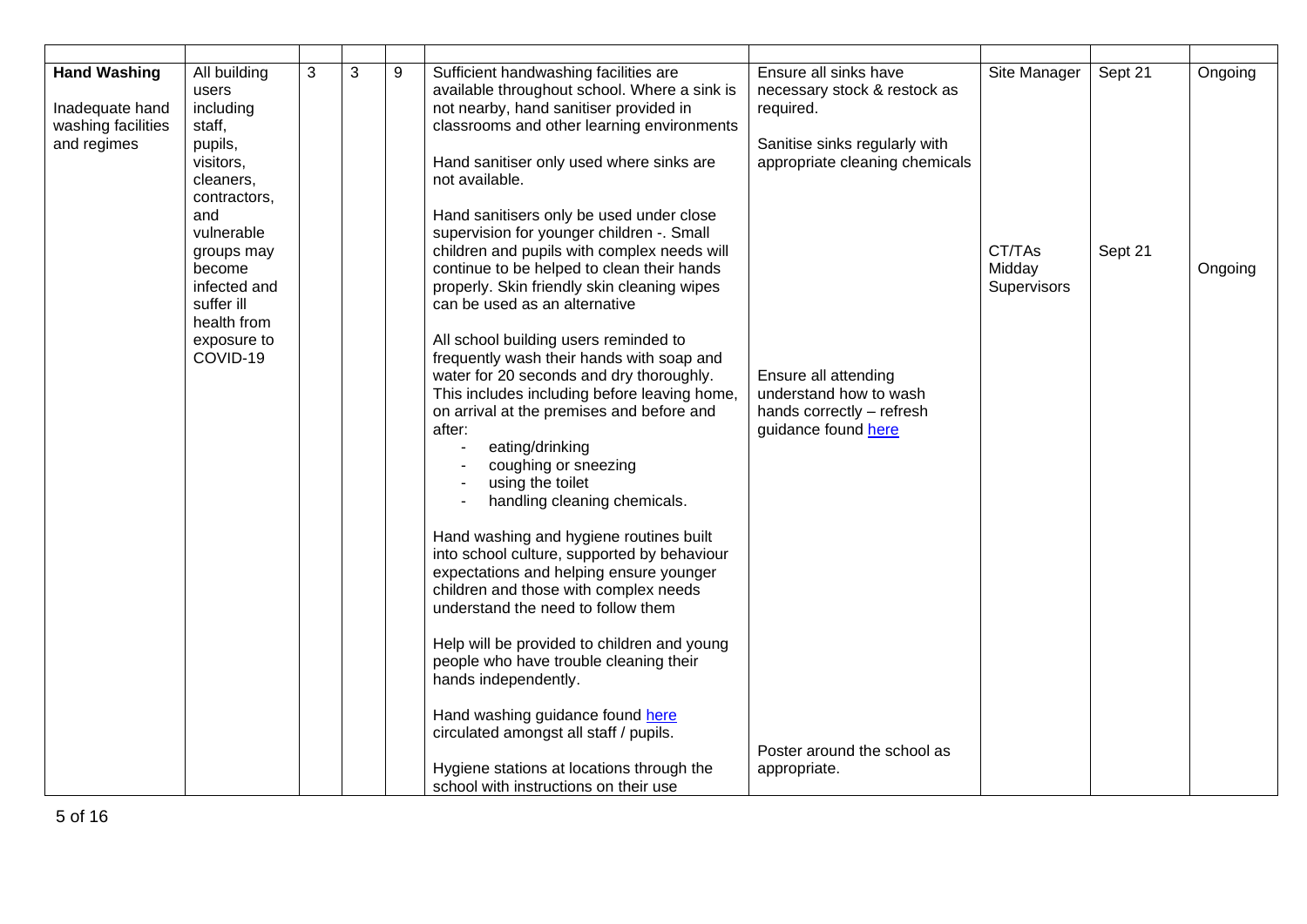|                 |              |   |   |   | including disposable tissues available in      |                                |         |         |         |
|-----------------|--------------|---|---|---|------------------------------------------------|--------------------------------|---------|---------|---------|
|                 |              |   |   |   | each classroom for both staff and pupils.      |                                |         |         |         |
|                 |              |   |   |   |                                                |                                |         |         |         |
|                 |              |   |   |   |                                                |                                |         |         |         |
|                 |              |   |   |   | Posters displayed throughout school to         |                                |         |         |         |
|                 |              |   |   |   | remind everyone of public health advice -      |                                |         |         |         |
|                 |              |   |   |   | including not to touch face (eyes, mouth,      |                                |         |         |         |
|                 |              |   |   |   | nose) with hands that are not clean.           |                                |         |         |         |
|                 |              |   |   |   | Sinks and toilets regularly sanitised and bins |                                |         |         |         |
|                 |              |   |   |   | for tissues are emptied throughout the day.    |                                |         |         |         |
|                 |              |   |   |   |                                                |                                |         |         |         |
|                 |              |   |   |   | Normal personal hygiene and washing of         |                                |         |         |         |
|                 |              |   |   |   | clothes following a day in school setting      |                                |         |         |         |
|                 |              |   |   |   | encouraged. Uniforms do not need any           |                                |         |         |         |
|                 |              |   |   |   | more washing than normal.                      |                                |         |         |         |
|                 |              |   |   |   |                                                |                                |         |         |         |
|                 |              |   |   |   | Staff and pupils encouraged to practice        |                                |         |         |         |
|                 |              |   |   |   | good respiratory hygiene - sneeze into a       |                                |         |         |         |
|                 |              |   |   |   | tissue or sleeve and not into hands. Used      |                                |         |         |         |
|                 |              |   |   |   | tissues to be put in a bin immediately and     |                                |         |         |         |
|                 |              |   |   |   | wash hands immediately after. 'Catch it. Bin   |                                |         |         |         |
|                 |              |   |   |   | it. Kill it.'                                  |                                |         |         |         |
|                 |              |   |   |   |                                                |                                |         |         |         |
|                 |              |   |   |   | Staff working with pupils who spit             |                                |         |         |         |
|                 |              |   |   |   | uncontrollably offered more opportunities to   |                                |         |         |         |
|                 |              |   |   |   | wash hands                                     |                                |         |         |         |
|                 |              |   |   |   |                                                |                                |         |         |         |
|                 |              |   |   |   | Pupils and students who use saliva as a        |                                |         |         |         |
|                 |              |   |   |   | sensory stimulant or who struggle with         |                                |         |         |         |
|                 |              |   |   |   | 'catch it, kill it, bin it' given more         |                                |         |         |         |
|                 |              |   |   |   | opportunities to wash hands,                   |                                |         |         |         |
|                 |              |   |   |   |                                                |                                |         |         |         |
|                 |              |   |   |   | Consideration given to those with complex      |                                |         |         |         |
|                 |              |   |   |   | needs who may need additional support to       |                                |         |         |         |
|                 |              |   |   |   | clean hands or ensure good respiratory         |                                |         |         |         |
|                 |              |   |   |   | hygiene.                                       |                                |         |         |         |
|                 |              |   |   |   |                                                |                                |         |         |         |
|                 |              |   |   |   |                                                |                                |         |         |         |
| Cleaning        | All building | 3 | 3 | 9 | Government cleaning advice found here.         | Carry out inventory check of   | Site    | Sept 21 | Ongoing |
|                 | users        |   |   |   | implemented throughout school premises.        | cleaning products and stock at | Manager |         |         |
| Inadequate      | including    |   |   |   | This includes a generally enhanced cleaning    | regular intervals, restocking  |         |         |         |
| cleaning regime | staff,       |   |   |   | regime, including cleaning frequently          | proportionately as necessary.  |         |         |         |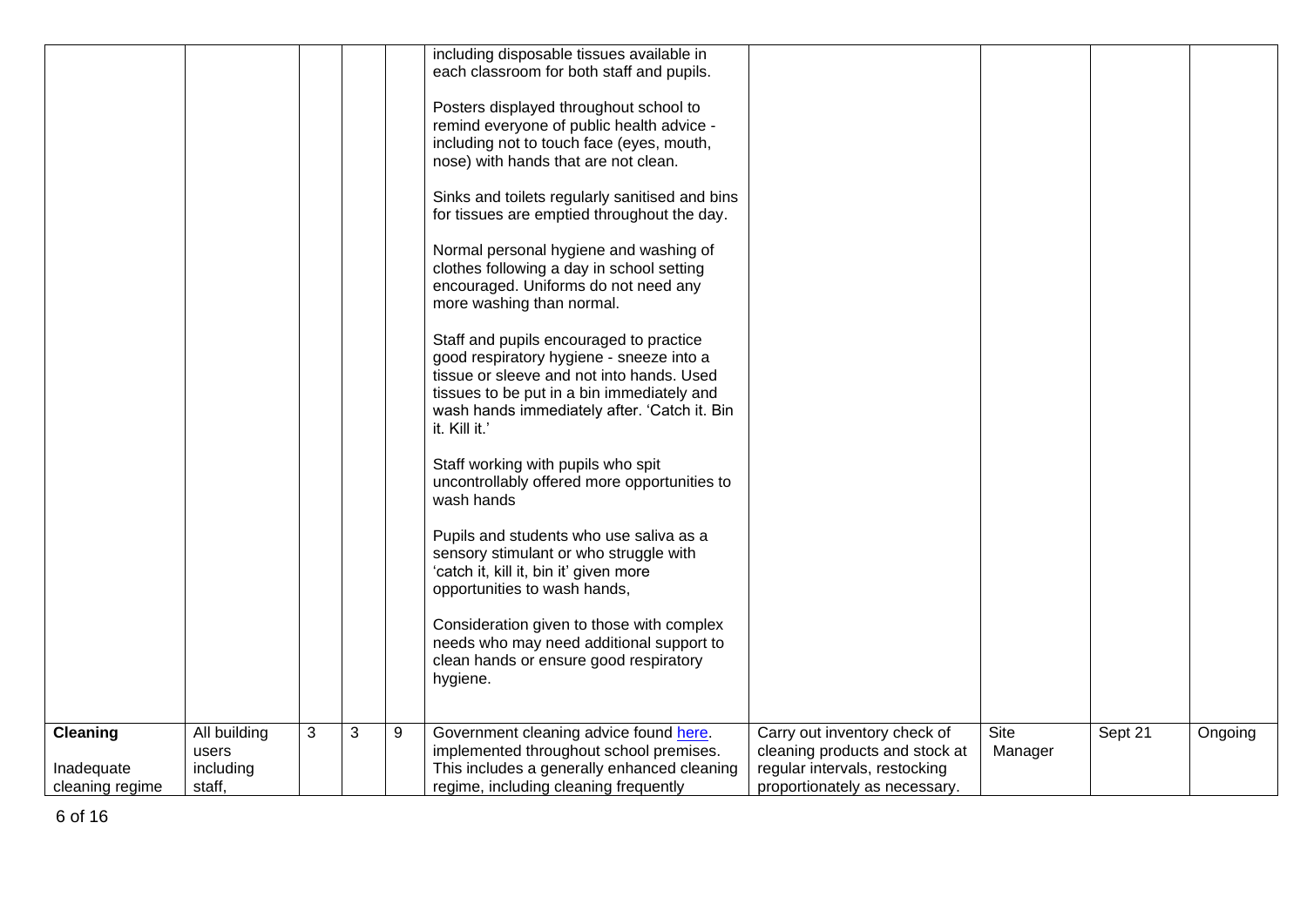| pupils,      |  | touched surfaces often using standard             |                              |                |  |
|--------------|--|---------------------------------------------------|------------------------------|----------------|--|
| visitors,    |  | products, such as detergents and bleach.          | water fountains              | Site Manager   |  |
| cleaners,    |  |                                                   | continue to flush as part of |                |  |
| contractors, |  | Cleaning regimes and responsibilities are         | cleaning/water risk          |                |  |
| and          |  | clarified in with relevant staff / organisations. | assessment                   |                |  |
| vulnerable   |  |                                                   |                              |                |  |
|              |  | Regular check of stocks of cleaning               |                              |                |  |
| groups may   |  |                                                   |                              |                |  |
| become       |  | chemicals, liquid soap, paper towels,             |                              |                |  |
| infected and |  | tissues, toilet roll, bin bags etc. Request       |                              |                |  |
| suffer ill   |  | additional supplies as necessary.                 |                              |                |  |
| health from  |  |                                                   |                              |                |  |
| exposure     |  | Hygiene stations at locations through the         |                              | <b>CTs TAs</b> |  |
| COVID-19     |  | school with instructions on their use.            |                              |                |  |
|              |  | Cleaning with usual cleaning products will        |                              |                |  |
|              |  | continue, with regular daily cleaning of          |                              |                |  |
|              |  | highly used areas including:                      |                              |                |  |
|              |  | door handles<br>$\qquad \qquad -$                 |                              |                |  |
|              |  | door plates<br>$\qquad \qquad -$                  |                              |                |  |
|              |  | bannisters<br>$\overline{\phantom{0}}$            |                              |                |  |
|              |  | desks<br>$\overline{\phantom{a}}$                 |                              |                |  |
|              |  | chairs<br>$\qquad \qquad -$                       |                              |                |  |
|              |  | taps and sinks<br>$\qquad \qquad -$               |                              |                |  |
|              |  | telephones<br>$\qquad \qquad -$                   |                              |                |  |
|              |  | keyboards<br>$\overline{\phantom{0}}$             |                              |                |  |
|              |  | light switches<br>$\overline{\phantom{a}}$        |                              |                |  |
|              |  | electronic entry systems<br>$\qquad \qquad -$     |                              |                |  |
|              |  | vending machines<br>$\equiv$                      |                              |                |  |
|              |  | toys<br>$\overline{\phantom{0}}$                  |                              |                |  |
|              |  |                                                   |                              |                |  |
|              |  | Bins for tissues are lined and emptied            |                              | Cleaning       |  |
|              |  | throughout the day. Liner is sealed/knotted       |                              | service        |  |
|              |  | and placed in the main waste container.           |                              |                |  |
|              |  |                                                   |                              |                |  |
|              |  | If lights are not on automatic sensor staff       |                              | Site Manager   |  |
|              |  |                                                   |                              |                |  |
|              |  | instructed to leave them on throughout the        |                              |                |  |
|              |  | day.                                              |                              |                |  |
|              |  |                                                   |                              |                |  |
|              |  |                                                   |                              |                |  |
|              |  |                                                   |                              |                |  |
|              |  |                                                   |                              |                |  |
|              |  |                                                   |                              |                |  |
|              |  |                                                   |                              |                |  |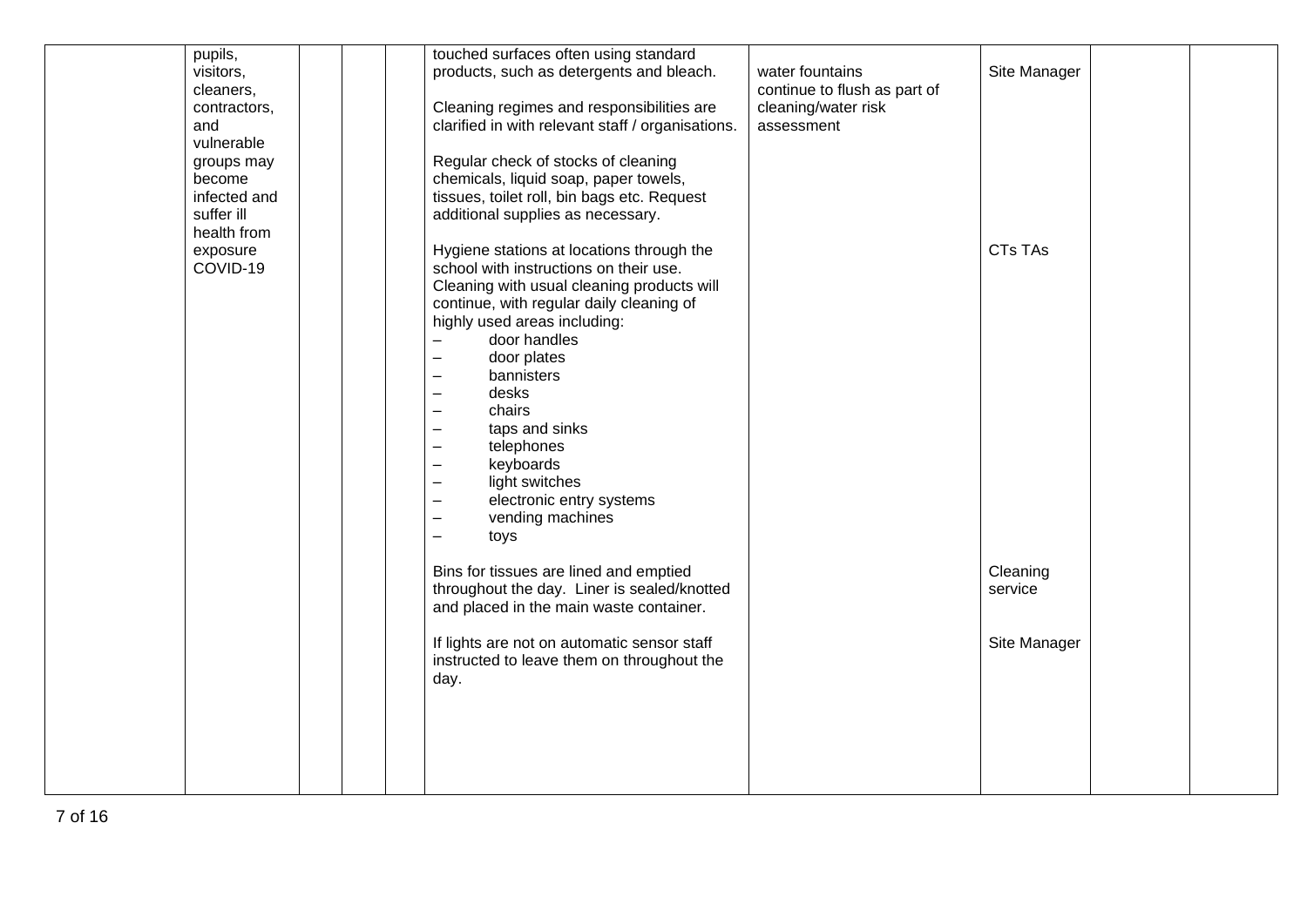| <b>Ventilation</b> | All building | 3 | 3 | 9 |                                                |                                   |                | Sept 21 | Ongoing |
|--------------------|--------------|---|---|---|------------------------------------------------|-----------------------------------|----------------|---------|---------|
|                    | users        |   |   |   | All spaces will be well ventilated using       |                                   | <b>CTs TAs</b> |         |         |
| Poor ventilation   | including    |   |   |   | natural ventilation (opening windows) or       |                                   |                |         |         |
|                    | staff,       |   |   |   | ventilation units where possible.              |                                   |                |         |         |
|                    | pupils,      |   |   |   |                                                |                                   |                |         |         |
|                    | visitors,    |   |   |   | Doors will be propped open, where safe to      | Regularly review any doors        | Site Manager   |         |         |
|                    |              |   |   |   | do so (taking into consideration fire safety   |                                   |                |         |         |
|                    | cleaners.    |   |   |   |                                                | being propped open to ensure      |                |         |         |
|                    | contractors, |   |   |   | and safeguarding), to limit use of door        | they do not pose significant fire |                |         |         |
|                    | and          |   |   |   | handles and aid ventilation.                   | spread risk / safeguarding        |                |         |         |
|                    | vulnerable   |   |   |   |                                                | issue.                            |                |         |         |
|                    | groups may   |   |   |   | Poorly ventilated areas identified, and steps  |                                   |                |         |         |
|                    | become       |   |   |   | taken to improve fresh air flow in these       |                                   |                |         |         |
|                    | infected and |   |   |   | areas                                          |                                   |                |         |         |
|                    | suffer ill   |   |   |   |                                                |                                   |                |         |         |
|                    | health from  |   |   |   | Particular attention paid to ventilation when  |                                   |                |         |         |
|                    | exposure     |   |   |   | holding events where visitors such as          |                                   |                |         |         |
|                    | COVID-19     |   |   |   | parents are on site (e.g. school plays)        |                                   |                |         |         |
|                    |              |   |   |   |                                                |                                   |                |         |         |
|                    |              |   |   |   | Balance needed for ventilation whilst          |                                   |                |         |         |
|                    |              |   |   |   | maintaining comfortable temperature, for       |                                   |                |         |         |
|                    |              |   |   |   | example in cooler months windows opened        |                                   |                |         |         |
|                    |              |   |   |   |                                                |                                   |                |         |         |
|                    |              |   |   |   | slightly and opened more fully at break times  |                                   |                |         |         |
|                    |              |   |   |   | in order to purge the air.                     |                                   |                |         |         |
|                    |              |   |   |   |                                                |                                   |                |         |         |
| <b>Social</b>      | All building | 3 | 3 | 9 | Although 'bubbles' are no longer required,     |                                   | Head           | Sept21  | Ongoing |
| <b>Distancing</b>  | users        |   |   |   | outbreak management plan will cover the        |                                   | Teacher        |         |         |
|                    | including    |   |   |   | possibility that such measures may need to     |                                   |                |         |         |
| Inappropriate      | staff,       |   |   |   | be reintroduced. Any decision to               |                                   |                |         |         |
| pupil / staff      | pupils,      |   |   |   | reintroduce bubbles will be made in            |                                   |                |         |         |
| mixing and         | visitors,    |   |   |   | conjunction with local public health officials |                                   |                |         |         |
| movement           |              |   |   |   | or in line with any changes in government      |                                   |                |         |         |
|                    | cleaners,    |   |   |   |                                                |                                   |                |         |         |
| around school      | contractors, |   |   |   | advice.                                        |                                   |                |         |         |
| premises           | and          |   |   |   |                                                |                                   |                |         |         |
|                    | vulnerable   |   |   |   | If applicable poorly ventilated/ small spaces  |                                   |                |         |         |
|                    | groups may   |   |   |   | (such as a passenger lift)- numbers will be    |                                   |                |         |         |
|                    | become       |   |   |   | limited where possible                         |                                   |                |         |         |
|                    | infected and |   |   |   |                                                |                                   |                |         |         |
|                    | suffer ill   |   |   |   |                                                |                                   |                |         |         |
|                    | health from  |   |   |   | Teachers and other staff are assigned to a     | Keep a record /timetable to       | <b>DHT</b>     |         |         |
|                    | exposure     |   |   |   | group as far as possible. However,             | show deployment of staff          | Phase          |         |         |
|                    | COVID-19     |   |   |   | movement between groups is allowable if        | across the week. Remind           | Leaders        |         |         |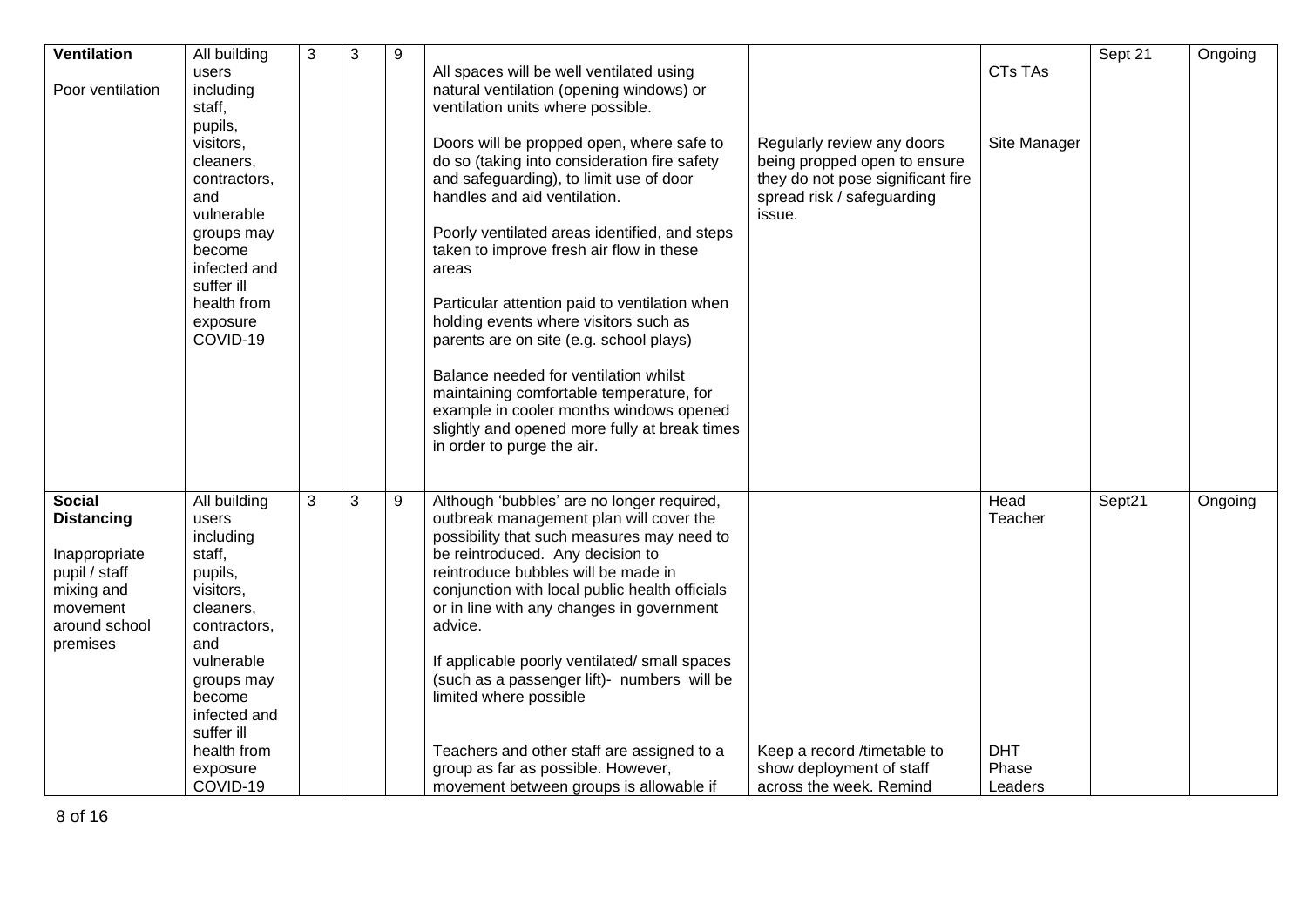|                                                                                                                                         |                                                                                                                                                                                                                     |   |   |   | necessary to deliver the curriculum or<br>interventions. Good hand hygiene will be<br>promoted between groups.<br>Adults to remain socially distanced where<br>this is practicable<br>School outside space will be used for<br>exercise, breaks and for outdoor education,<br>where possible as being outside can limit<br>transmission.                                                                                                                                                                                                                                                            | about hand hygiene.                                                                                                                                                                                                                                                                                                               | All staff                |                   |         |
|-----------------------------------------------------------------------------------------------------------------------------------------|---------------------------------------------------------------------------------------------------------------------------------------------------------------------------------------------------------------------|---|---|---|-----------------------------------------------------------------------------------------------------------------------------------------------------------------------------------------------------------------------------------------------------------------------------------------------------------------------------------------------------------------------------------------------------------------------------------------------------------------------------------------------------------------------------------------------------------------------------------------------------|-----------------------------------------------------------------------------------------------------------------------------------------------------------------------------------------------------------------------------------------------------------------------------------------------------------------------------------|--------------------------|-------------------|---------|
| <b>Getting or</b><br>spreading<br>COVID 19 by not<br>following latest<br>public health<br>advice on travel<br>and educational<br>visits | Pupils, staff,<br>volunteers.                                                                                                                                                                                       | 3 | 3 | 9 | Separate, individual risk assessment<br>completed for all educational visits.<br>Any international trips organised in<br>compliance with international travel<br>legislation<br>Government travel guidance found here will<br>also be circulated amongst parents and<br>pupils relating to travel to and from school<br>as well as travel on any educational visits                                                                                                                                                                                                                                 | Travel guidance to be<br>circulated                                                                                                                                                                                                                                                                                               | <b>SBM</b><br>Office/CT  | As<br>appropriate |         |
| <b>Personal</b><br><b>Protective</b><br><b>Equipment</b><br>(PPE)<br>Inadequate PPE<br>provision in<br>school                           | All building<br>users<br>including<br>staff,<br>pupils,<br>visitors,<br>cleaners,<br>contractors,<br>and<br>vulnerable<br>groups may<br>become<br>infected and<br>suffer ill<br>health from<br>exposure<br>COVID-19 | 3 | 3 | 9 | School implement government guidance on<br>PPE in schools, found here.<br><b>Face coverings</b><br>School does not require staff, children and<br>learners to wear face coverings. Pupils age<br>11+ /staff advised to wear face coverings on<br>public transport/dedicated school transport.<br>In line with outbreak management plan and<br>following any advice from local public health<br>teams, face coverings may be reintroduced<br>in an outbreak situation.<br>Where face coverings are needed pupils<br>and staff given advice on how to safely use<br>(i.e. washing hands when touching | Ensure adequate bins and<br>tissues are made available.<br>Ensure PPE is available for<br>emergencies - this should<br>include:<br>disposable gloves,<br>a disposable apron<br>a fluid-resistant surgical face<br>mask (only where 2m can't be<br>maintained).<br>Ensure all staff and children<br>know the procedures to follow. | <b>SBM</b><br><b>SBM</b> | Sept21            | Ongoing |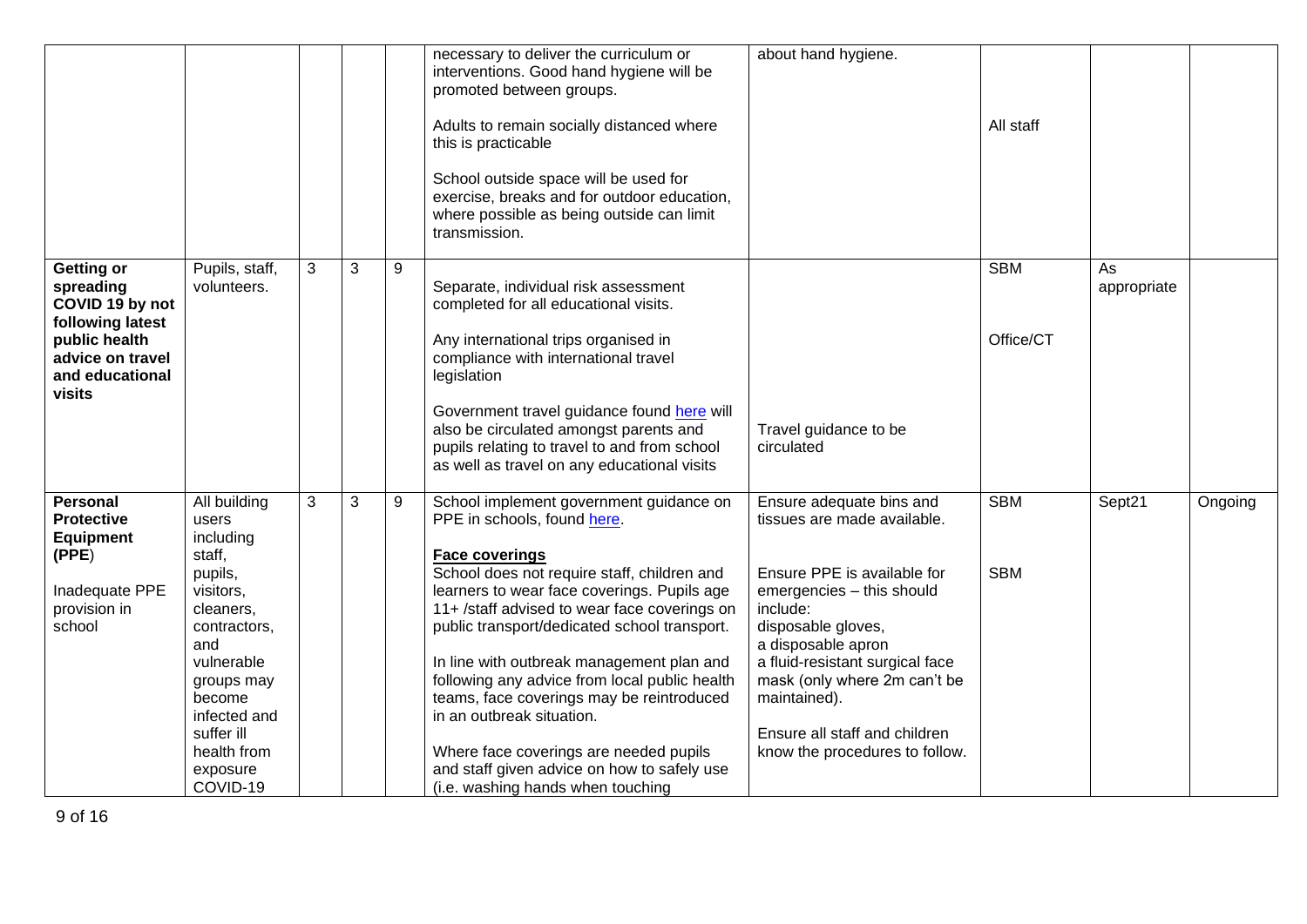| coverings, how to safely dispose of etc)<br>Face visors or shields can be worn by those<br>exempt from wearing a face covering but it<br>is recognised that they are not an equivalent<br>alternative in terms of source control of virus<br>transmission. Visors/shields suitably<br>cleaned after use. |
|----------------------------------------------------------------------------------------------------------------------------------------------------------------------------------------------------------------------------------------------------------------------------------------------------------|
| <b>Other PPE</b><br>- PPE usually only needed:-<br>where there is contact with<br>diagnosed or suspected person with<br>COVID-19 / or a pupil or staff<br>member becomes unwell (and 2m<br>separate cannot be maintained);<br>and                                                                        |
| where work with children/young<br>people and learners whose care<br>routinely already involves use of<br>PPE due to their intimate care<br>needs, who will receive their care in<br>the same way.                                                                                                        |
| School will follow guidance here for PPE<br>requirements                                                                                                                                                                                                                                                 |
| Waste to be disposed of in line with<br>government guidelines found here. This<br>includes ensuring that waste from people<br>with symptoms of coronavirus, such as<br>disposable cleaning cloths, tissues and PPE<br>is:-<br>put it in a plastic rubbish bag and tie<br>$\bullet$<br>it when full       |
| place the plastic bag in a second bin<br>$\bullet$<br>bag and tie it<br>put it in a suitable and secure place<br>$\bullet$                                                                                                                                                                               |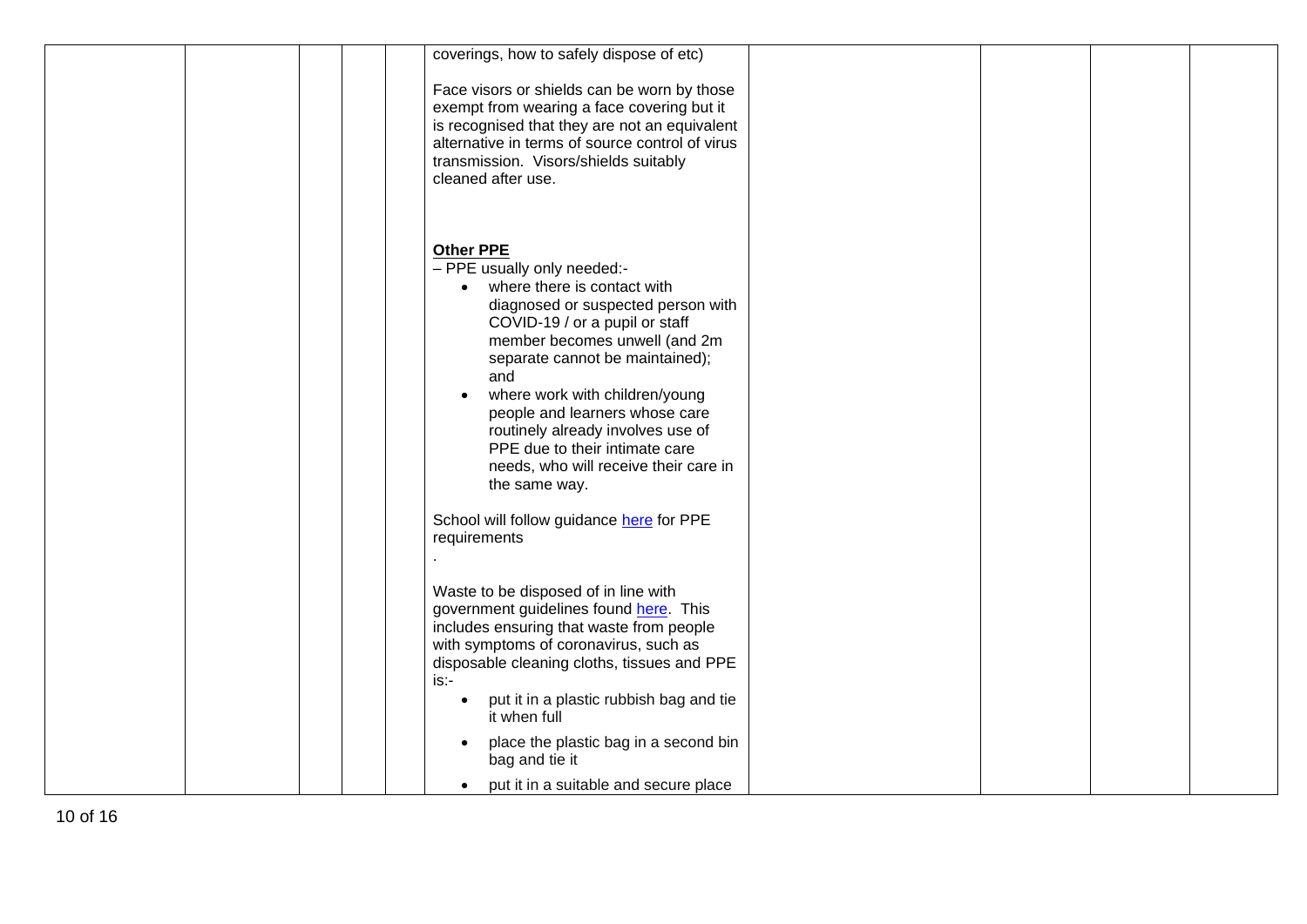|                                                                                                                                |                                                                                                                                                                                   |              |   |   | marked for storage for 72 hours.<br>Such waste will be stored safely and<br>securely kept away from children. Waste will<br>not be put in communal waste area until<br>after 72 hours.                                                                                                                                                                                                                                                                                                         |                                                                                                                                                                                                                                                                    | Site Manager                  |         |         |
|--------------------------------------------------------------------------------------------------------------------------------|-----------------------------------------------------------------------------------------------------------------------------------------------------------------------------------|--------------|---|---|------------------------------------------------------------------------------------------------------------------------------------------------------------------------------------------------------------------------------------------------------------------------------------------------------------------------------------------------------------------------------------------------------------------------------------------------------------------------------------------------|--------------------------------------------------------------------------------------------------------------------------------------------------------------------------------------------------------------------------------------------------------------------|-------------------------------|---------|---------|
| <b>Stress</b><br>Stress and<br>anxiety about<br>Coronavirus<br>COVID-19                                                        | Staff may<br>suffer ill<br>health from<br>stress due to<br>COVID-19<br>related<br>anxiety,<br>stress,<br>bereavement                                                              | 3            | 3 | 9 | Regular line manager communication and<br>up-to-date staff communications to keep<br>staff informed of procedures / changes etc.<br>Guidance available from Public Health<br>England here - shared with all staff.<br>Bereavement policy in place and followed<br>where applicable.<br>Access to Employee Assistance Programme<br>and counselling on self-referral basis.<br>Staff reassure children and young people on<br>regular basis.                                                     | Remind staff stress and<br>anxiety may increase<br>susceptibility to infection e.g.<br>lack of sleep, becoming run<br>down, etc.<br>Provide information on EAP<br>details - posters around<br>school as appropriate.<br>Hold wellbeing meetings<br>where possible. | Head<br>Teacher<br><b>SBM</b> | Sept 21 | Ongoing |
| <b>Contractors /</b><br><b>Visitors</b><br>(including<br>governors and<br>parents)<br>Visitors and<br>spread of<br>Coronavirus | All building<br>users<br>may become<br>infected and<br>suffer ill<br>health from<br>exposure to<br>visitors /<br>contractors<br>who may<br>have or been<br>exposed to<br>COVID-19 | $\mathbf{3}$ | 3 | 9 | Contractors and visitors including Governors<br>must complete COVID-19 screening form<br>before entering premises. Where form<br>suggest risk of infection, restrict access to<br>building. A record of all visitors and<br>contractors to the building will be kept<br>Any visitors to the school asked to hand<br>wash/hand sanitise on arrival and at<br>appropriate intervals<br>Meeting with contractors and governors to<br>be held electronically/socially distanced<br>where possible. | Ensure reception / office staff<br>are made aware of contractor<br>arrivals and procedures<br>around screening form.                                                                                                                                               | <b>SBM</b><br>Head<br>Teacher | Sept 21 | Ongoing |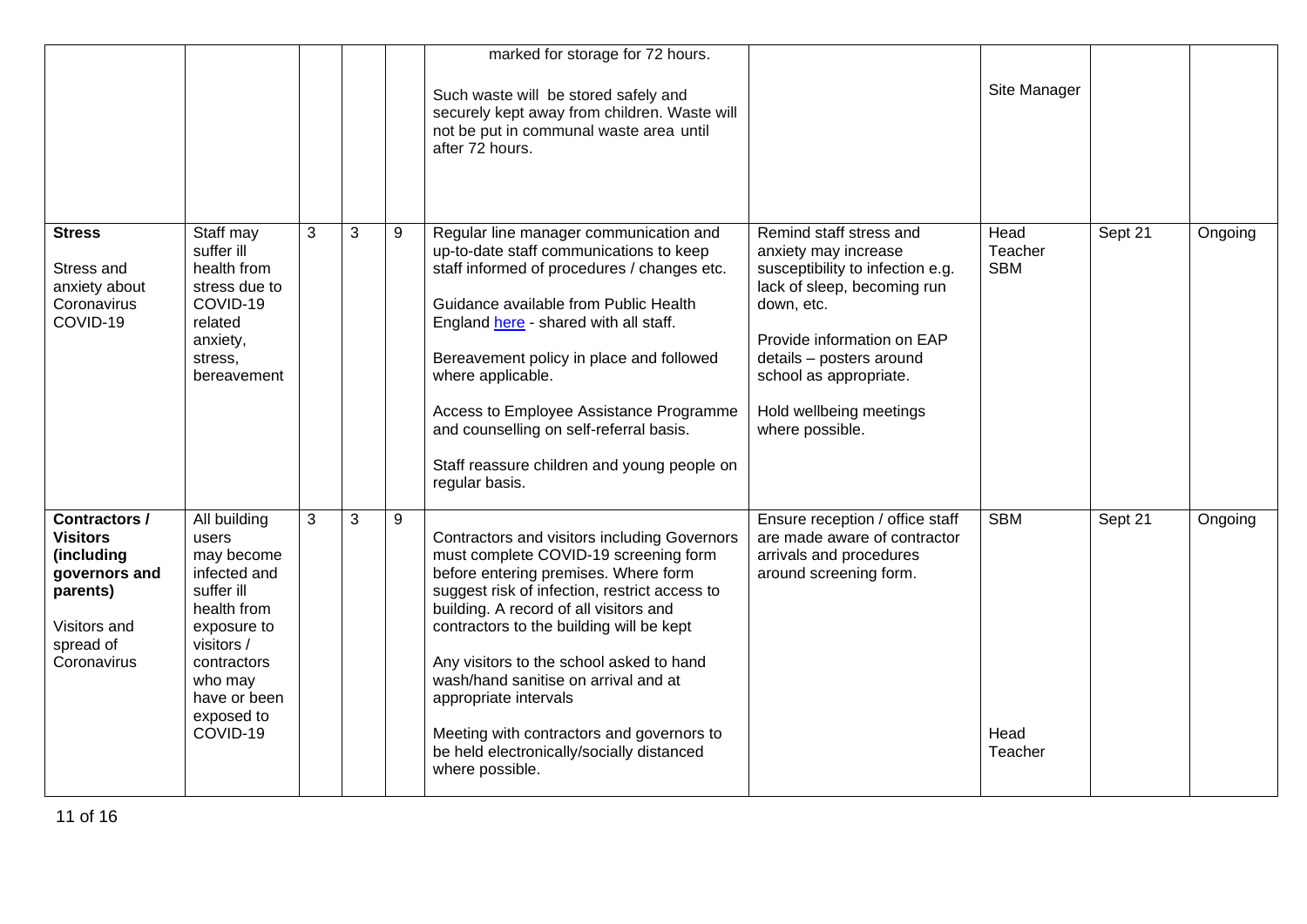|                                                                                                          |                                                                                                                  |                |   |    | Consideration given to events such as<br>school plays to ensure that rooms are well<br>ventilated, visitors asked to wash hands/use<br>hand sanitiser etc.                                                                                         | Provide signage where<br>appropriate.                                                                                                               | Head<br>Teacher               |         |                    |
|----------------------------------------------------------------------------------------------------------|------------------------------------------------------------------------------------------------------------------|----------------|---|----|----------------------------------------------------------------------------------------------------------------------------------------------------------------------------------------------------------------------------------------------------|-----------------------------------------------------------------------------------------------------------------------------------------------------|-------------------------------|---------|--------------------|
| <b>Medication and</b><br><b>First Aid</b><br>Inadequate<br>procedures for<br>managing<br>medical needs   | Staff and<br>pupils risk<br>illness /<br>increased risk<br>if unable to<br>get adequate<br>medical<br>assistance | 2              | 3 | 6  | Ensure staff are aware of any medical<br>issues affecting individual attendees<br>including staff.<br>Healthcare Plans and Individual Risk<br>assessments will be carried out and readily<br>accessible for relevant staff.                        | Undertake individual risk<br>assessment where required.                                                                                             | <b>SBM</b>                    | Sept 21 |                    |
|                                                                                                          | quickly<br>enough.                                                                                               |                |   |    | School follows normal procedures following<br>a serious ill health (unrelated to<br>Coronavirus), serious injury accident e.g.<br>choking, eye injury, fracture, seizure etc.<br>Staff instructed to ring 999 and inform<br>parents/carers/family. | Ensure adequate First Aid<br>equipment is available.                                                                                                |                               |         |                    |
|                                                                                                          |                                                                                                                  |                |   |    | First Aid to be provided as required with<br>medical hygiene procedures throughout -<br>wear gloves if needed and wash hands<br>thoroughly and frequently and after the<br>patient has left in the care of the<br>paramedics.                      |                                                                                                                                                     |                               |         |                    |
|                                                                                                          |                                                                                                                  |                |   |    | School follows normal procedures on<br>administration of medication in line with<br>school policy.                                                                                                                                                 |                                                                                                                                                     |                               |         |                    |
| <b>Emergency</b><br><b>Procedures</b><br>Fire and intruder<br>alarms and<br>emergencies-<br>inability to | All building<br>users may<br>become<br>trapped in<br>event of fire                                               | $\overline{2}$ | 5 | 10 | <b>General Procedures</b><br>Fire risk assessment and fire evacuation<br>procedures reviewed to ensure safe<br>evacuation can be carried out. Sufficient<br>number of staff on site to effect safe<br>evacuation.                                  | Hold a fire and 'invacuation'<br>(lockdown) drill at earliest<br>convenience.<br>Brief staff and children on First<br>Aid procedures of the school. | Head<br>Teacher<br><b>SBM</b> | Sept 21 | Sept 21<br>Ongoing |
| operate<br>emergency<br>systems or                                                                       |                                                                                                                  |                |   |    | Where any fire routines have changed due<br>to COVID restrictions all staff and pupils and<br>others who may be affected to be debriefed                                                                                                           |                                                                                                                                                     |                               |         |                    |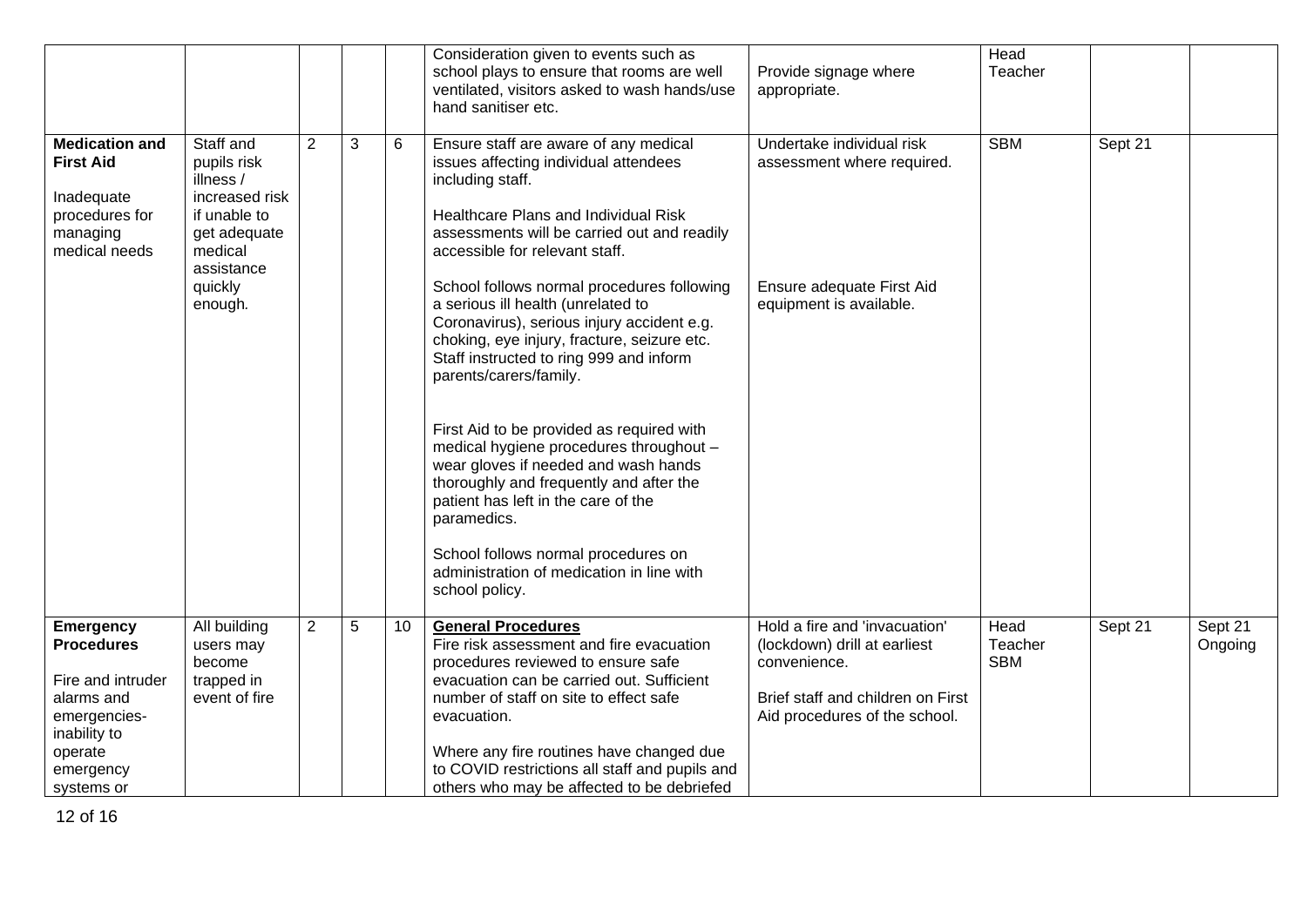| procedures                                                                                                                                          |                                                                                                                                                                                                      |                |   |    | on changes.<br>School has in place separate fire risk<br>assessments and associated management<br>documentation                                                                                                                                                                                                                                                                                                                                                                                                                                                                                      |              |         |         |
|-----------------------------------------------------------------------------------------------------------------------------------------------------|------------------------------------------------------------------------------------------------------------------------------------------------------------------------------------------------------|----------------|---|----|------------------------------------------------------------------------------------------------------------------------------------------------------------------------------------------------------------------------------------------------------------------------------------------------------------------------------------------------------------------------------------------------------------------------------------------------------------------------------------------------------------------------------------------------------------------------------------------------------|--------------|---------|---------|
| <b>Building</b><br><b>Maintenance</b><br>Lack of building/<br>property<br>maintenance<br>Faulty equipment<br>services leading<br>to injury or death | All building<br>users<br>including<br>staff,<br>pupils,<br>visitors,<br>cleaners,<br>contractors<br>may be<br>injured from<br>defective<br>equipment /<br>property due<br>to lack of<br>maintenance. | $\overline{2}$ | 5 | 10 | All statutory building compliance checks are<br>maintained and up to date (fire alarm,<br>legionella testing etc.).<br>Where possible checks take place before or<br>after school or away from other staff / pupils.<br>Contingency arrangements have been<br>implemented for key staff absences (e.g.<br>caretakers), so they can continue to be<br>undertaken.<br>Assurances have been sought from external<br>organisations providing FM services that<br>checks are in date.<br>All parts of the building will be brought back<br>to use and full checks completed after being<br>'moth-balled'. | Site Manager | Sept 21 | Ongoing |

| <b>REVIEWS:</b>        |                     |                  |
|------------------------|---------------------|------------------|
| <b>DATE OF REVIEW:</b> | <b>REVIEWED BY:</b> | <b>COMMENTS:</b> |
| <b>DATE OF REVIEW:</b> | <b>REVIEWED BY:</b> | <b>COMMENTS:</b> |
| <b>DATE OF REVIEW:</b> | <b>REVIEWED BY:</b> | <b>COMMENTS:</b> |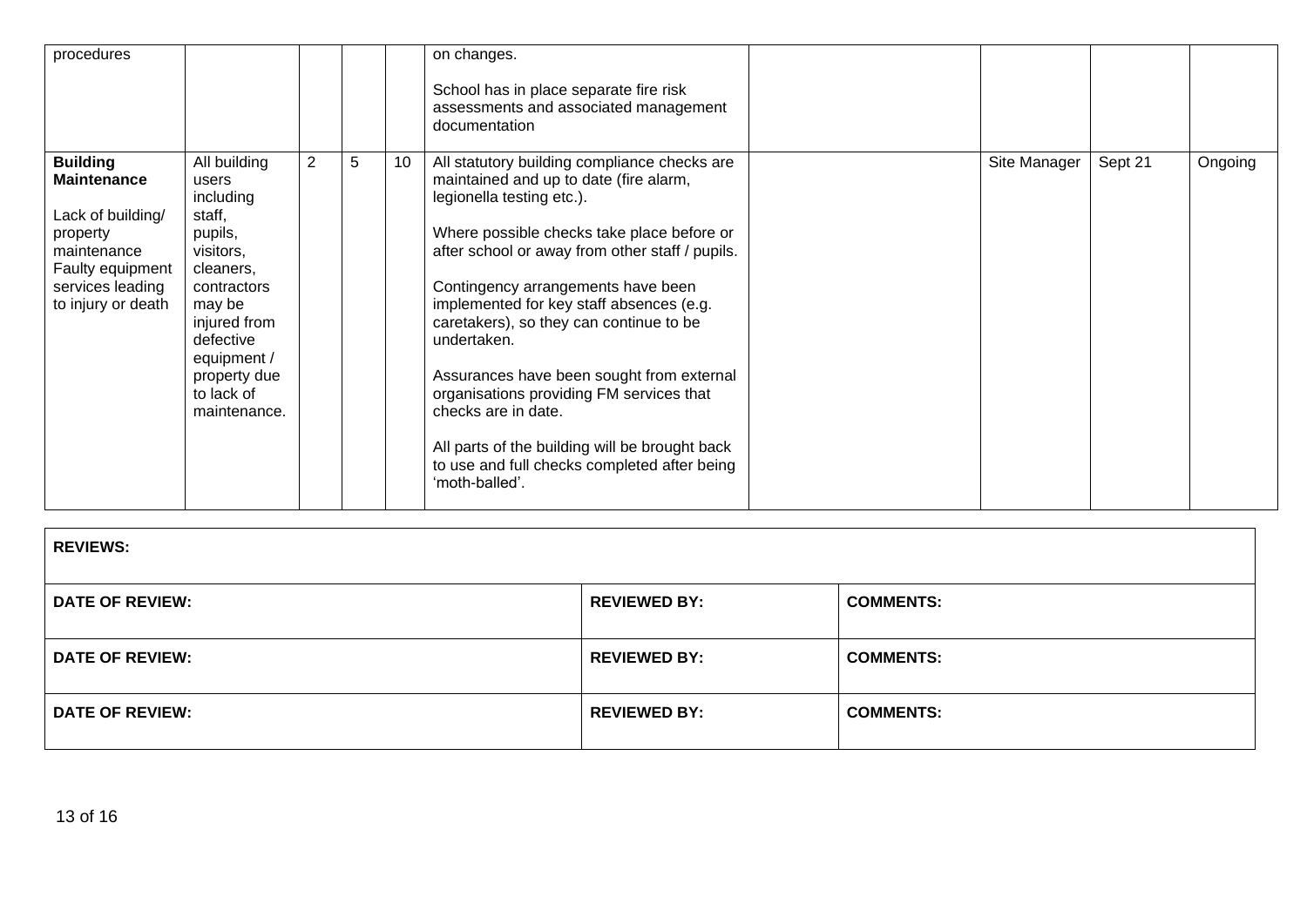# **RISK MATRIX**

The matrix below is used to calculate risk based on likelihood x severity (higher scores indicating higher levels of risk). The resulting score is used to calculate risk ratings and to determine whether additional safety management measures are required to further reduce remaining risk to an acceptable level.

**Any risk rating in the red area indicates significant risk which would need to be further controlled before proceeding**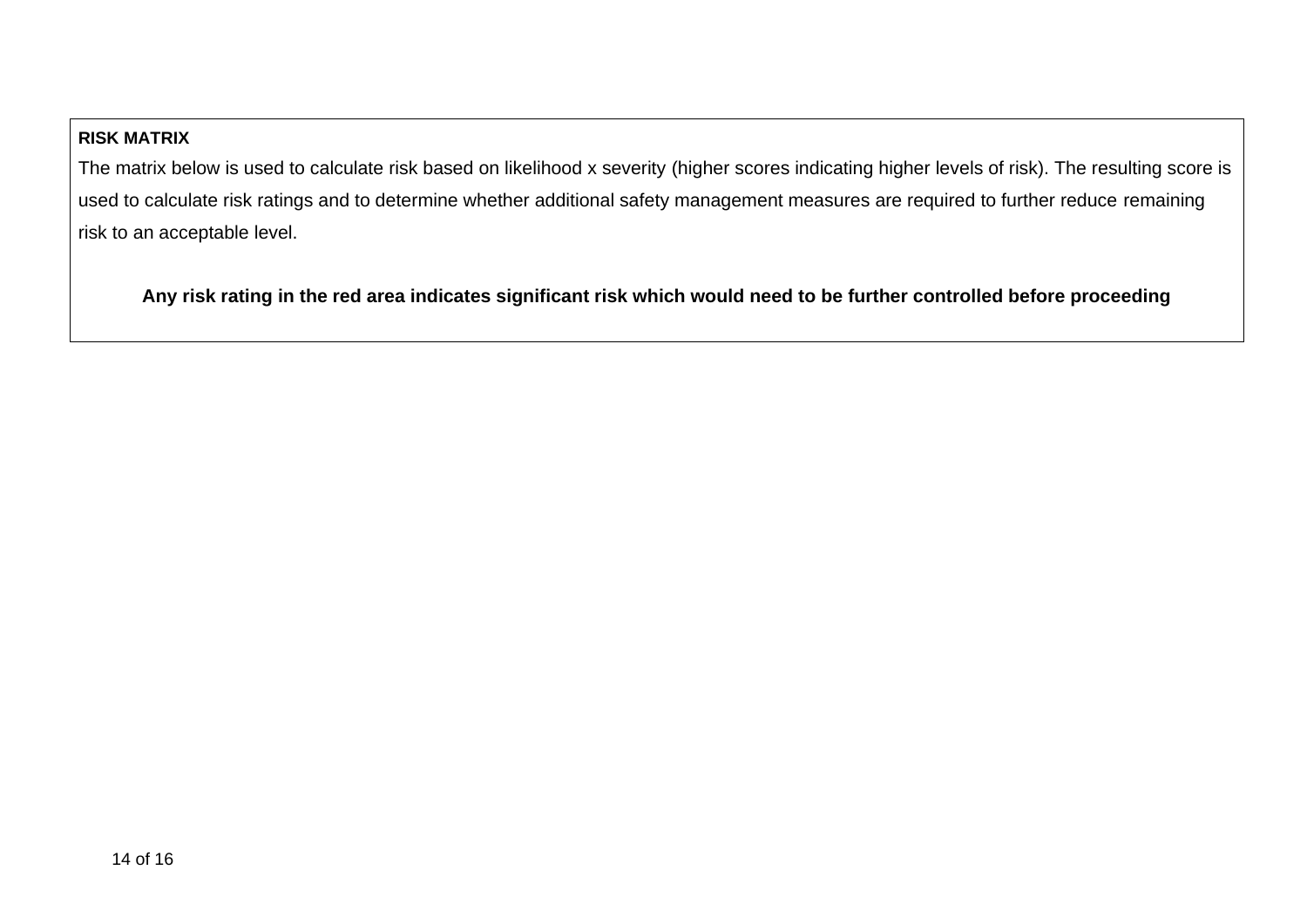|                   | <b>SEVERITY</b> |                |                |                         |              |  |  |
|-------------------|-----------------|----------------|----------------|-------------------------|--------------|--|--|
| <b>LIKELIHOOD</b> | Insignificant   | Minor          | Moderate       | Major                   | Catastrophic |  |  |
| Very unlikely     |                 | $\overline{2}$ | 3              | 4                       | 5            |  |  |
| Unlikely          |                 | 4              | $6\phantom{1}$ | $\overline{\mathbf{8}}$ | 10           |  |  |
| Possible          | 3               | $6\phantom{1}$ | 9              | 12                      | 15           |  |  |
| Likely            |                 | 8              | 12             | 16                      | 20           |  |  |
| Very likely       | 5               | 10             | 15             | 20                      | 25           |  |  |

| <b>KEY: SEVERITY OF HARM</b> |                 |                                                            |            |  |  |  |
|------------------------------|-----------------|------------------------------------------------------------|------------|--|--|--|
|                              | <b>Severity</b> | <b>Description</b>                                         |            |  |  |  |
|                              | Insignificant   | Non or insignificant injury / illness / loss               |            |  |  |  |
| 2                            | Minor           | Minor injury / illness / loss minor first aid required     | up to $5$  |  |  |  |
| 3                            | Moderate        | Injury / illness / loss - reportable to the HSE            | up to 10   |  |  |  |
| 4                            | Major           | Major injuries / severe incapacity - reportable to the HSE | up to $25$ |  |  |  |
| 5                            | Catastrophic    | Fatality / severe incapacity                               | 25 or more |  |  |  |

# **IMPORTANT**

When calculating the risk, the number of persons exposed and the frequency of exposure to risk must be taken into account

Risks that calculate as high **MUST** have further control measures put into place that reduce the risk **BEFORE** the activity is carried out

Medium risk factors will have more control measures introduced where possible to reduce the risk to the lowest possible risk

Staff **MUST** be prohibited from undertaking medium to high risk activities for which they have not received appropriate training

The risk assessment must be signed by the risk assessor or the person in authority managing the activity concerned